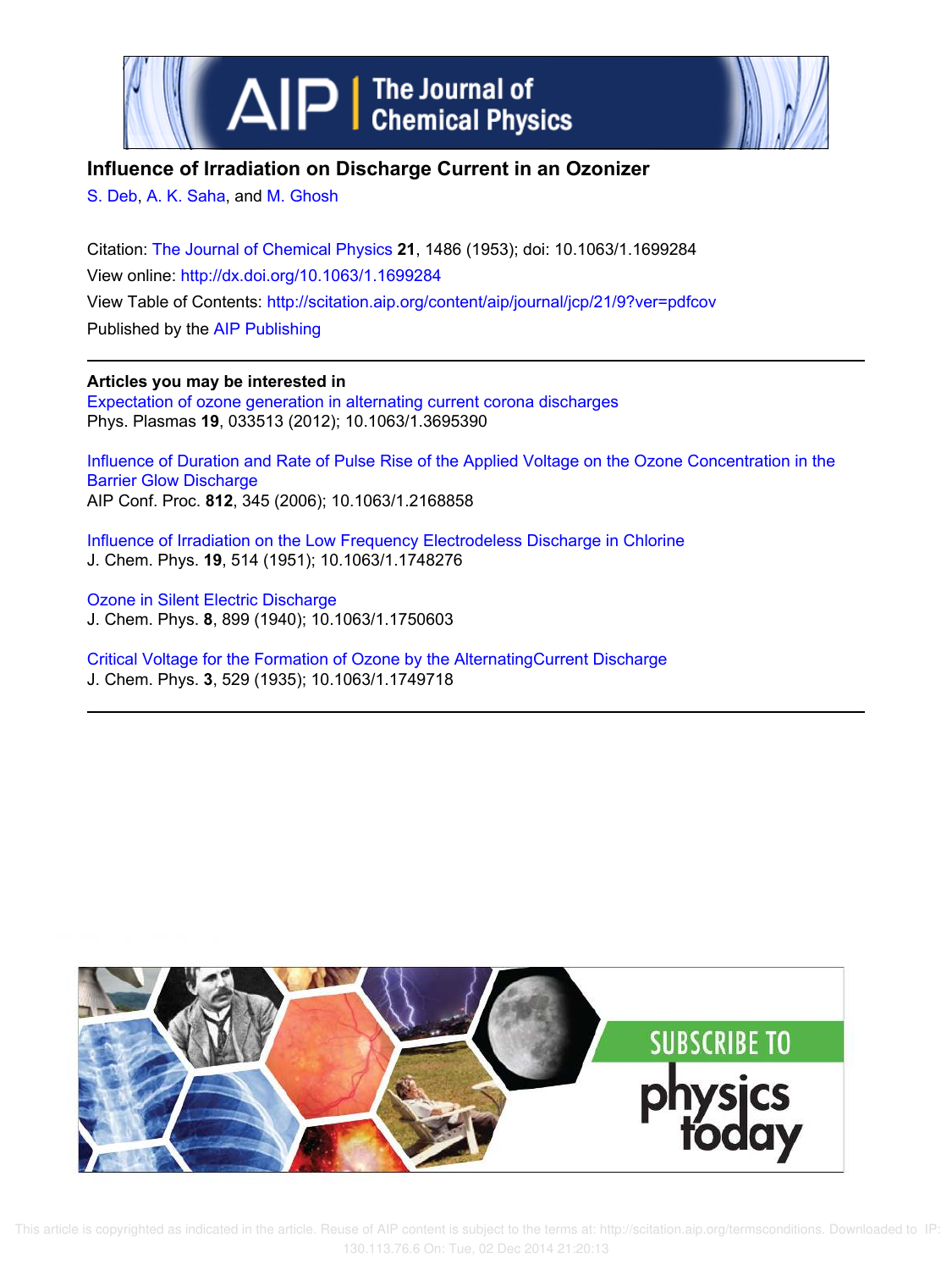proportionally large, as in  $CH<sub>4</sub>$ . Of course, the centers of polarizability need not then be chosen at the nuclear centers. For example, if the "polarizability center" for CH bonds is chosen at 0.694A (the "center of gravity" of polarizability)<sup>36</sup> from the carbon atom, and the bond polarizability<sup>37</sup> 0.6592 $\times$ 10<sup>-24</sup> cm<sup>3</sup> and ionization poten-

<sup>36</sup> See I. Nitta and S. Seki, J. Chem. Soc. Japan **62**, 581 (1941).<br><sup>37</sup> K. Fajans and C. A. Knorr, Ber. Deutsch. Chem. Ges. **59**, 256 (1926).

tial<sup>38</sup> of 14.5 ev are assumed, we obtain 1.90 kcal/mole as the heat of vaporization at the boiling point in reasonable agreement with the observed value of 2.05 kcal/ mole.

Support of this work by the U. S. Office of Naval Research is gratefully acknowledged.

<sup>38</sup>*Handbook of Chemistry and Physics* (Chemical Rubber Publishing Company, Cleveland, 1951), 33rd ed.

THE JOURNAL OF CHEMICAL PHVSICS

VOLUME 21. NUMBER 9 SEPTEMBER. 1953

# **Influence of Irradiation on Discharge Current in an Ozonizer**

S. DEB, A. K. SAHA, AND M. GHOSH *Institute of Radio Physics and Electronics, University of Calcutta, Calcutta, India*  (Received January 6, 1953)

The paper outlines the principal characteristics of the effects of irradiation on the discharge current in an ozonizer. The "electronic surface charge theory" of the effect developed by Deb and Ghosh, on a suggestion of Mitra, is explained and is further extended by taking into account the role played by the negative ions formed in the discharge space. It is assumed that the effect of irradiation is to decrease the charges deposited on the surface and to increase those in the volume. The former reduces the discharge current due to the neutralization of the surface charges and the latter increases the main discharge current due to the applied voltage. The net effect is generally a decrease if conditions are favorable for the capture of the electrons in the volume by neutral gas molecules, leading to the formation of negative ions. In all other conditions the effect is generally an increase. It is shown that the theory, in its extended form, is able to account for the origin and the characteristics of both the positive and the negative effects. Numerical calculations of the various rate processes involved in the proposed mechanism are also made. It is shown that the relative magnitudes of these processes are such as to support strongly the "electronic surface charge theory" of the effect.

### I. INTRODUCTION

 $\mathbf T$ HE instantaneous decrease (or, under special conditions, increase) of the discharge current through an ozonizer tube when it is flooded with light, and its associated phenomena, have been the subiect of numerous studies, especially in India where the effect was first observed.<sup>1,2</sup> A number of theories have also been proposed to explain the various observed effects. Unfortunately, none of the theories proposed so far gives a satisfactory and complete explanation of the various' aspects of the effect. Of the various theories proposed the "electronic surface charge theory" proposed by Deb and Ghosh<sup>3,4</sup> appears to offer the most plausible explanation of the phenomena. However, this theory does not account for the "positive" effectincrease .of discharge current on irradiation j this effect is obtained under special conditions. It is the purpose of the present paper to examine critically the various proposed theories including that of "electronic surface charge" which will be discussed in greater detail. It will be shown that this theory, suitably extended, is able

to explain both the "negative" and the "positive" effects, as also the other associated phenomena.

#### II. A RESUME OF THE EFFECTS OBSERVED

The ozonizer discharge apparatus with which the phenomenon is most conveniently observed is shown diagrammatically in Fig. 1. Examination of the discharge current with a cathode-ray oscilloscope shows that a part of the current consists of numerous short duration discharge pulses (the so-called "high-frequency component") between the glass surfaces enclosing the discharge space (Fig. 2a). It is further found that it is this "high-frequency" component which is mainly affected by irradiation of the discharge tube. The effects which have been observed and which the proposed theory must explain may be summarized as follows:

(1) The main effect consists in the reduction  $(-\Delta i)$ of the discharge current  $(i)$  when the discharge tube is flooded with light. This is the so-called "negative light effect." (The reduction in the optimum case may be about 90 percent. The relative reduction is conveniently expressed as *percentage reduction*, i.e.,  $|\Delta i| / i \times 100$ .

(2 Under special conditions, with low applied voltage and high pressure, there is an increase  $(+\Delta i)$  in-

<sup>&</sup>lt;sup>1</sup> S. S. Joshi, Nature 154, 147 (1944).

<sup>2</sup>S. S. Joshi and P. G. Deo, Nature 153, 434 (1944). a S. Deb and N. Ghosh, Science and Culture (India) 12, 17 (1946-47).

<sup>•</sup> S. Deb and N. Ghosh, J. Indian Chern. Soc. 25, 449 (1948).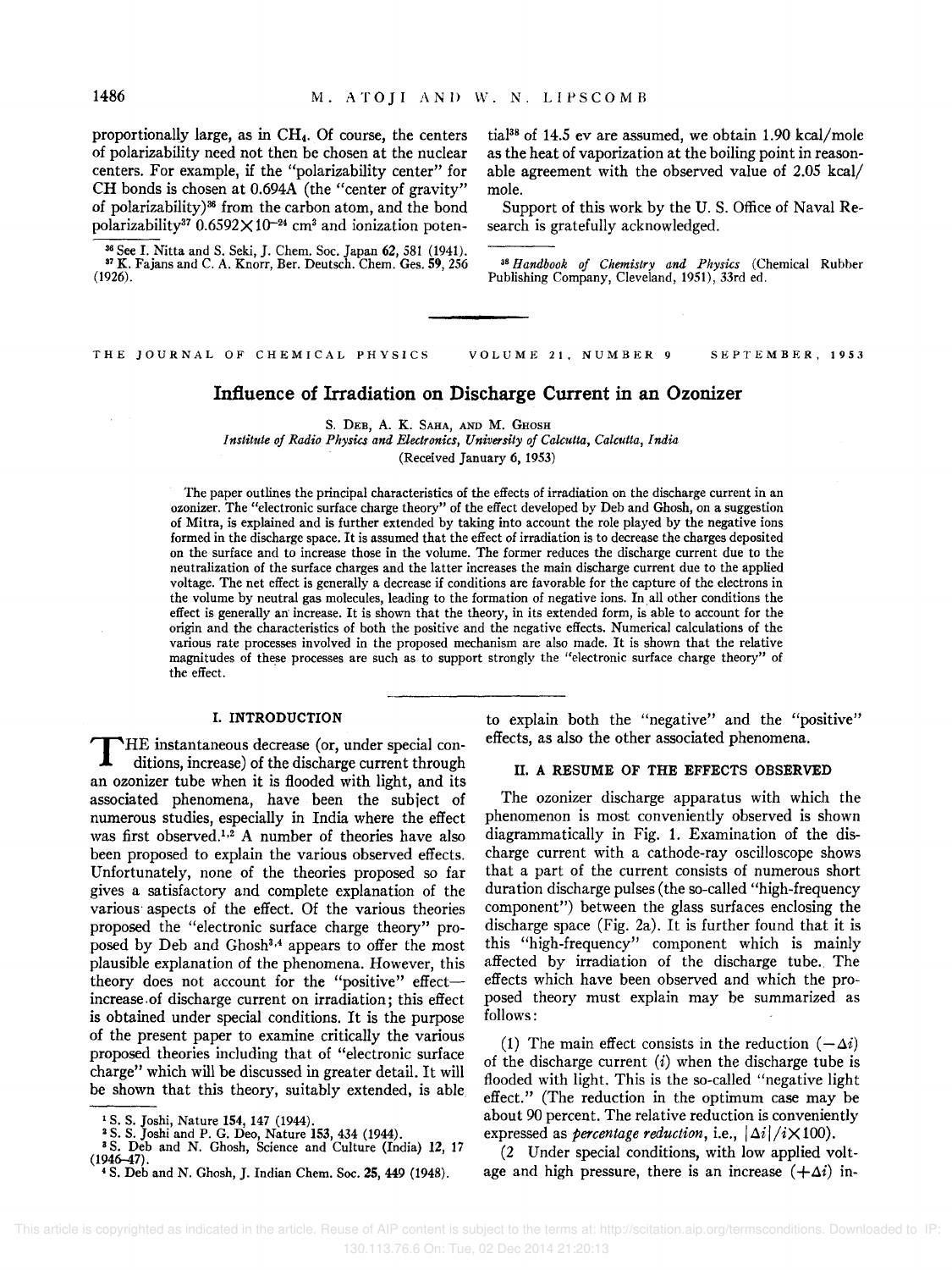stead of the more commonly observed decrease  $(-\Delta i)$ . This may be called the "positive light effect."  $-\Delta i$  is of more frequent occurrence in gases of simple diatomic molecules. In polyatomic gases,  $+\Delta i$  is more prominent.  $+\Delta i$  is maximum at (and prior to) striking potential  $V_m$  and inverts to  $-\Delta i$  by a small increase of the voltage.  $+\Delta i$  sometimes occurs at very large values of applied voltage.<sup>5</sup>

(3) The negative effect depends markedly on the nature of the gas used. The maximum effect is observed in chlorine. Next in order comes bromine, iodine, oxygen, air, nitrogen, and hydrogen which are in the decreasing order of electron affinity.<sup>5,6</sup>

(4) The effect is pressure-dependent. Depending upon the applied voltage and the geometry of the tube, there is a pressure at which the effect is maximum.<sup>2</sup>

(5) The percentage value of the effect  $(\Delta i / i_{\text{dark}} \times 100)$ is maximum at a voltage slightly above the threshold voltage  $V_m$  of the discharge. It then diminishes slowly with further increase of voltage.7

(6) The effect depends markedly on the intensity of the incident radiation, the relative variation being more pronounced at lower values of the intensity.<sup>8</sup>

(7) The effect is much larger when the ozonizer tube is illuminated from the side than axially.9

(8) The effect decreases with increase of frequency of the applied (ac) voltage and ultimately vanishes at radio-frequencies.10

(9) The reduction in the discharge current on irradiation occurs in all parts of the spectrum-from extreme red to x-rays.7 It occurs both within and outside the selective absorption bands characteristic of the enclosed gas. $^{11}$ 

(10) The effect depends markedly on the condition of the wall of the discharge vessel. Thus, it depends on ageing and previous heat treatment.<sup>1</sup> Also, the percentage effect changes when the walls of the discharge tube are coated with different substances.<sup>8,12</sup>

### III. THE ELECTRONIC SURFACE CHARGE THEORY

A number of theories have been proposed to explain the observed effects. These may be broadly classified under two heads. According to one, importance is given to the electrons and negative ions in the discharge space, it being assumed that the formation of the latter is promoted by the incidence of light on the contained gas.I3 . I4 According to the other, it is the deposit of the charges on the walls of the discharge space that is

<sup>11</sup> S. S. Joshi, Current Sci. (India) 13, 278 (1944).<br><sup>12</sup> S. S. Joshi, Current Sci. (India) 13, 253 (1944).<br><sup>13</sup> S. S. Joshi, Current Sci. (India) 14, 317 (1945).<br><sup>14</sup> S. S. Joshi, Current Sci. (India) 14, 317 (1945).



FIG. 1. The ozonizer discharge apparatus.

ultimately responsible for the effect.3.4.16.16 It is, however, to be noted that, except for only a few, none of the theories takes account of the fact that it is the highfrequency component of the discharge current which is mainly affected.

The starting point of the "electronic surface charge theory" of Deb and Ghosh<sup>3,4</sup> (developed on a suggestion by Mitra<sup>17</sup>), is the mechanism of the production of the high-frequency part of the discharge (first hinted at by Klemenc *et al.*<sup>18</sup>). This theory explains satisfactorily the commoner negative light effect. It, however, leaves unexplained the rarer positive effect. In what follows the theory of Deb and Ghosh will be extended, leaving unaltered their basic assumptions, to include an explanation of the positive effect also.

### A. The Discharge Mechanism

The first step in the ozonizer discharge phenomena is the initiation of the discharge in the usual manner by the applied field. (See in Fig. 1 the space containing the gas.) This is followed by a separation of the electrons and positive ions under the influence of the field. This is because the electrons, on account of their lighter mass, are greatly accelerated by the field towards the positive wall and are deposited on the wall. (It is to be noted that the electronic surface charge is formed not directly on the glass wall but on an adsorbed layer of the gas molecules on the surface.) The positive ions, on the other hand, because of their heavier mass, hardly move within this time and remain as volume charge. The applied field within the discharge space of the ozonizer thus becomes neutralized by the field due to the separated charges--electronic surface charge and positive ion volume charge-and the discharge stops.

It is also to be noted that some of the electrons may be left free as space charge, especially in front of the

<sup>•</sup> S. S. Joshi, Current Sci. (India) 16, 19 (1946).

<sup>6</sup>G. S. Deshrnukh, J. Indian Chern. Soc. 24, 211 (1947). <sup>7</sup>S. S. Joshi and P. G. Deo, Current Sci. (India) 12,306 (1943). <sup>8</sup>S. S. Joshi, Current Sci. (India) 14, 35 (1945).

<sup>9</sup>N. R. Tawde and K. Gopalkrishnan, Proc. Indian Acad. Sci.

<sup>29</sup>A, 171 (1949). <sup>10</sup> S. N. Tewari and B. Prasad, Current Sci. (India) 14, 229

<sup>(1945).</sup> 

<sup>16</sup>W. L. Harries and A. von Engel, Proc. Phys. Soc. (London) B64, 916 (1951). <sup>16</sup>W. L. Harries and A. von Engel, J. Chern. Phys. 19, 514

<sup>(1951).</sup> 

<sup>17</sup>S. K. Mitra, *Active Nitrogen-A New Theory* (The Indian Association for the Cultivation of Science, Jadavpur, Calcutta, 1945), p. 58. .

<sup>&</sup>lt;sup>18</sup> Klemenc, Hintenberger, and Hoffer, Z. Electrochem. 43, 708 (1937).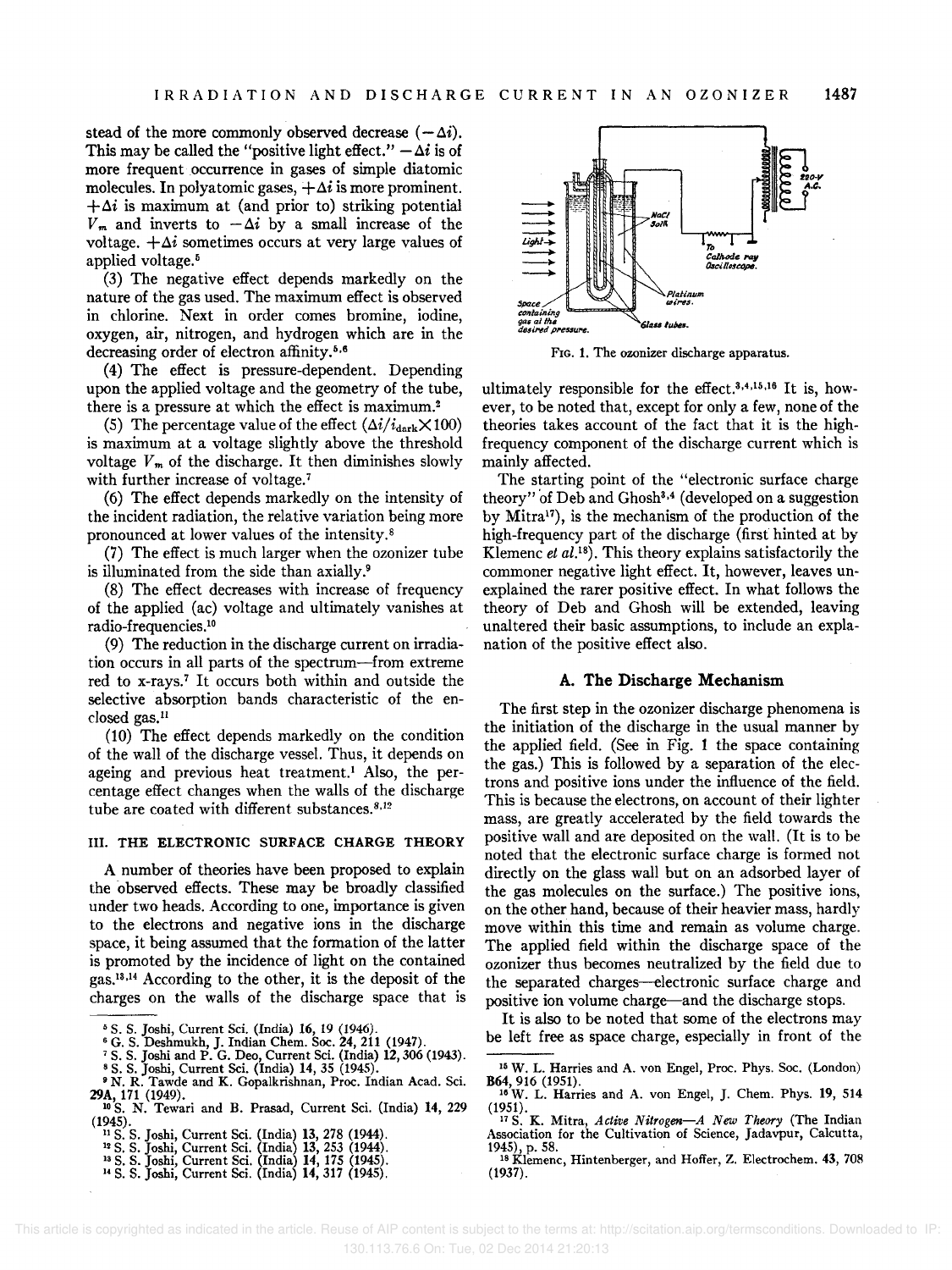negatively charged surface, and some of them may also attach themselves to the neutral molecules to form negative ions, the formation being facilitated by the comparatively high gas pressure, the gas molecules providing the "third body." The proportions in which the electrons will form surface charge, will form negative ions, or will be left free, depend on a number of factors, e.g., the gas pressure, the relative surface area, the temperature, and the previous history of the glass wall.

If now the applied field is switched off, the field due to the separated charges takes hold of the discharge phenomena. From the nature of the distribution of the charges as explained above, it follows that the volume charge of positive and negative ions will be more or less at constant potential and there will be a large fall of potential within a small distance close to negatively charged surface. Hence, positive ions drawn from the volume charge will be accelerated by the intense field in front of the negatively charged surface and will arrive in torrents on the same to recombine with the electrons, the recombination being facilitated by the surface molecules acting as the "third body." Further, if there are free electrons within the region of the fall of potential mentioned above, these will be accelerated towards the positive volume charge to recombine with positive ions or to attach themselves to neutral molecules to form negative ions. The currents due, firstly, to the torrent of positive ions on to the negative surface charge and secondly, to the motions of electrons towards the positive volume charge constitute the observed highfrequency neutralizing discharge current. The former provides the major part of the current, because, the neutralizing negative surface charge had been quickly and copiously formed during the part of the discharge when the applied field was on. It is to be remembered that the positive ions, coming as they are from different distances, do not all arrive at the same instant on the neutralizing wall. Hence, the neutralization is not instantaneous.

The existence of the high-frequency "pulse discharge," in a direction opposite to that of the initial discharge, has been verified experimentally by Klemenc *et al.*<sup>18</sup> by suddenly switching off the applied steady field and also by Deb and Ghosh<sup>19</sup> by using for the external field short-duration voltage pulses.

In the above, we have considered the case when a steady field is applied and when the same is removed. A little consideration shows that if, instead of steady field, we have a field increasing with time (as during one half-cycle of an alternating field) the starting and stopping of the discharge will occur a number of times but the phenomenon will essentially be the same as described above (Fig. 3a). (The case is fully discussed with photographic illustrations of the discharge current in the paper of Deb and Ghosh cited above.)

# **B. Effects of Irradiation**

Next, let the experiment be performed when the discharge tube is flooded with light (say, visible white light). Since the electron affinity of the glass walls (i.e., of the layer of adsorbed molecules) is quite small, there will be photodetachment of electrons from the surface. The negative charge density on the surface will, therefore, be less when the light is acting, the detached electrons forming space charge in front of the cathode. The internal field, opposing the external field and stopping the discharge, will thus be that due to the positive volume charge (as before) separated from the electronic charges residing partly in the volume close to cathode surface and partly on the surface itself. Depending upon the pressure in the discharge tube, a proportion of the electrons will also attach themselves to the neutral gas molecules producing negative ions.

We can now make the two following postulates regarding the immediate effects of flooding the ozonizer with light on the neutralizing high-frequency "pulse" discharge currents when the applied field is removed:



FIG. 2. Oscillographic pictures of discharge current; (a) in darkness, (b) in light. The discharge current consists of a series of low-frequency pulses and a larger number of high-frequency pulses (for interpretation see Sec. III). The effect of irradiation is to reduce the high-frequency pulse component of the discharge current.

<sup>19</sup>S. Deb and N. Ghosh, Science and Culture, India 14, 39 (1948-49).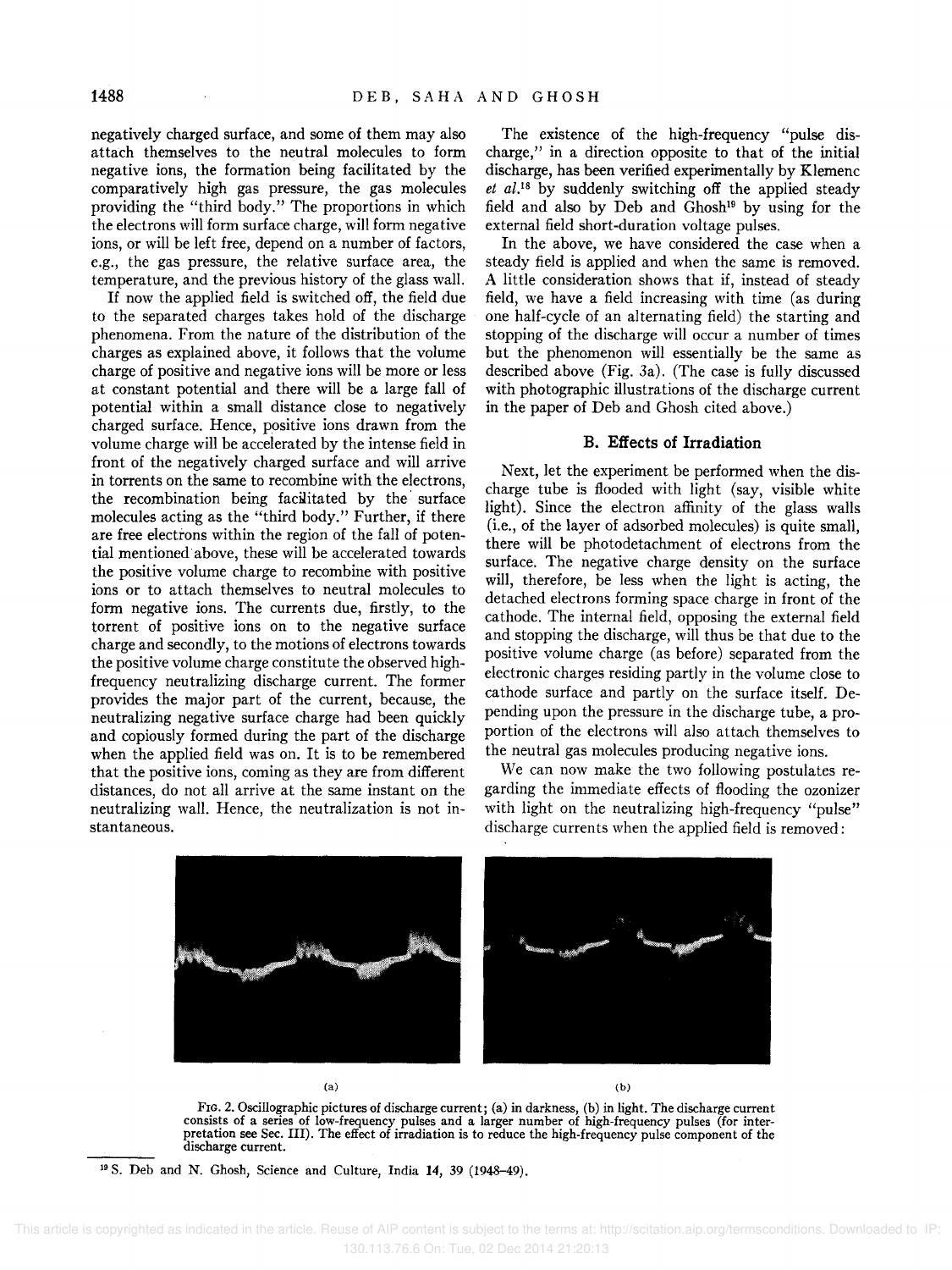

 $(a)$  (b)

FIG. 3. Oscillographic pictures of discharge current, with the high-frequency components by-passed through a 0.0003- $\mu$ f condenser, showing pulses due to the alternate starting and stopping of discharge under the combined influence of the externally applied field and the field due to the surface charges; (a) in darkness, (b) in light. The stopping of the discharge current is not complete when the ozonizer is flooded with light. Further, the height of the pulses is increased. This is because a large number of electrons are now available for the initiation of the discharge, increasing thereby the stability of the discharge.

(1) Because of the decrease in the density of the negative surface charge, the part of the high-frequency current due to the torrent of positive ions neutralizing on the negative surface charge will decrease (Fig. 2b). (This we shall call effect *No.1.)* 

(2) Because of the increase in the concentration of electrons in the volume in front of the cathode surface (see above), the part of the high-frequency current resulting from the electrons being accelerated away from the cathode (due to the cathode fall of potential) will increase. The discharge current will also increase as more electrons are now available for the initiation and the stability of the discharge (Fig. 3b). (These we shall call effect *No.2.)* 

Let us now see how these postulates can explain the observed "light effects" and the associated phenomena.

(a) When the pressure is low-so low that the probability of negative ion formation is comparatively small -the electrons detached by the incidence of light will mostly remain free. Hence, the decrease in the highfrequency discharge current due to effect No.1 will be amply compensated by the increase due to effect *No.2.*  Tn other words, there will be little or no effect of light on the discharge current.

When the pressure is higher, the electrons released from the surface (by the incidence of light) have higher probability of forming negative ions. As the ions have low mobility, effect No.2 will be of less importance and effect *No.1* only will be mainly operative. Hence, there will be a sharp decrease in the neutralizing high-frequency discharge current. The commonly observed negative light effect is thus explained. (It is to be noted that the light will also release electrons from negative ions in the volume. But the proportionate number made free is much less at higher pressure on account of the enhanced probability of negative ion formation at such pressures. )

(b) Next, let the gas pressure be relatively high—so

high that for the applied voltage, the discharge passes with difficulty. The electrons, produced by the intermittent discharge, are now prevented, by frequent collisions, from reaching the positive wall and hence the density of the electronic surface charge will be small. Under such conditions the few electrons that are released by irradiation help to increase the discharge current and hence stabilize the discharge. In such cases effect *No.1* is more than compensated by effect *No.2.*  There is thus a net increase in the discharge current. This is the less commonly observed positive light effect prominent when the applied field is just below that required for establishing a stable discharge.

(c) It is obvious that, other conditions remaining the same, the effect will be more pronounced in gases having high electronic affinity. This is because in such gases the electronic surface charge will be more copiously formed (it being recalled that the electrons are deposited not directly on the glass surface but on a layer of adsorbed molecules of the enclosed gas on the same) and the number of free electrons (as are detached from the surface) will be decreased due to the quick formation of negative ions. Effect No.1 will thus increase and, at the same time, effect *No.2* will decrease.

(d) The magnitude and nature of the "light effect" will depend on the pressure of the gas in the discharge space as explained under (a) and (b).

(e) An increase in the applied voltage beyond the striking value will result in an increase in the direct discharge current, that is, in increased production of ions and electrons. The surface density of the electronic charge will not, however, increase proportionately because of the tendency for it to attain saturation value. The volume density of the ions, on the other hand, will go on increasing with the applied voltage. Hence, while effect No.2 will go on increasing, effect No.1 will not do so proportionately. The magnitude of thenegative "light effect" will, therefore, increase less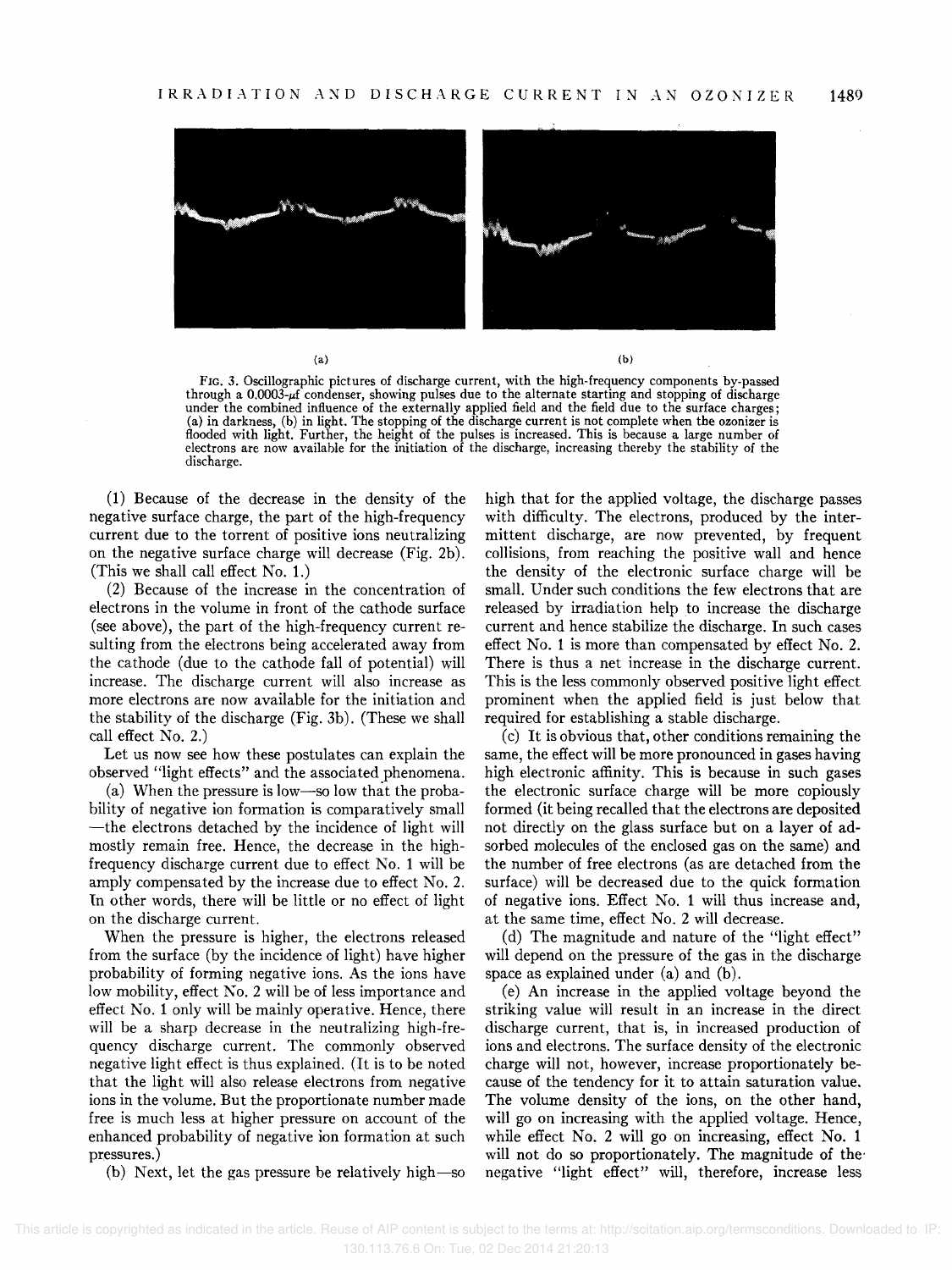relatively to the increase of the applied voltage. It will tend to a steady value and then decrease with the increase of the applied voltage.

(f) If the intensity of the light be increased, effect No.1 will increase. But there will be proportionately more increase in effect No.2, so that there is a net reduction in the magnitude of the negative "light effect."

(g) If the discharge tube is illuminated axially, avoiding the walls, then there will, obviously, be no negative "light effect" because effect No.1 is absent.

(h) If the interval between the switchings on and off of the applied field be smaller than the time required for the electrons to travel up to the positive wall and form the surface charge, then the "light effect" will diminish. This, in other words, means that with the increase in the frequency of the exciting ac voltage the "light effect" will decrease.

(i) Radiations of all wavelengths, the energy of which is sufficient to detach electrons from the surface charge and from the negative ions, will be able to produce the "light effect." The effect will be the highest for wavelengths whose energy is only slightly greater than the detachment energy. Obviously, the wavelength of the radiation has no relation with the wavelength of the selective absorption bands of gas under discharge.

### IV. NUMERICAL ESTIMATES OF THE VARIOUS RATE PROCESSES

In the preceding section we had to introduce, in connection with the development of the "electronic surface charge theory," various electronic processes and their rates, e.g., deposit of electrons on the glass walls, detachment of electrons from the same, negative ion formation, detachment of electrons from negative ions, etc. It is desirable that some quantitative estimateseven if they be very rough ones—be made of the rates of these processes, to check that there is no contradiction in the sequence of the various stages that have been proposed in the theory to explain the positive and the negative effects.

# A. Rate of Formation of the Neutralizing Surface Charge

We first make estimate of the density of the electronic surface charge that would be necessary to stop the discharge. It is reasonable to assume that the saturation density of the surface charge is reached when one electron is deposited per one surface atom. This will correspond to about 1014 electrons per unit area of the wall. For the typical case of an ozonizer, whose inner and outer electrodes have diameters of the order of 1 cm and 3 em, respectively, the capacity per unit length is about 1  $\mu\mu f$ . Hence the potential developed by the surface charge of this density is

$$
v = (10^{14} \times 1.6 \times 10^{-19})/10^{-12} = 10^7
$$
 volts.

This is many orders higher than the externally applied voltage. It follows, therefore, that the opposing field due to the surface charges will be able to stop the discharge even when a very small fraction of the surface atoms hold one electron each.

Now, under usual conditions of operation, the extinction potential for the discharge system is of the order of a few hundred volts only. In order that the surface charge is able to build up an opposing potential to reduce the net potential difference to this amount, the surface density of charge should be of the order

$$
\frac{10^{14}}{10^7}
$$
 × (10<sup>3</sup> to 10<sup>4</sup>) = 10<sup>10</sup> to 10<sup>11</sup> electrons cm<sup>-2</sup>.

This may be taken as the maximum value of the surface charge built up in course of discharge in the system under consideration.

For estimating the rate of formation of the surface charge, we assume that the discharge current is almost wholly due to electrons derived from the dischargethe positive ions contributing only a negligible fraction. Since the discharge current in an ozonizer tube ranges from one-hundredth to one milliampere, we take the average value of the discharge current as 0.1 ma. The average rate of deposition of electrons on the wall surface is, therefore,

$$
\frac{\text{current}}{\text{electronic charge}} = \frac{10^{-4}}{1.6 \times 10^{-19}} \approx 10^{15} \text{ sec}^{-1}.
$$

Or, if the length of the ozonizer tube is taken as 10 cm, the rate is  $10^{13}$  cm<sup>-2</sup> sec<sup>-1</sup>. Thus, the time required to build up a surface charge density of  $10^{10}$  to  $10^{11}$  electrons per sq cm is  $10^{-4}$  to  $10^{-3}$  sec. This is the interval between the starting and the stopping of discharge giving the low-frequency pulses (Fig. 3).

### B. Rate of Photodetachment of Electrons

For estimating the rate of photodetachment of electrons from the charged wall surface, we require a knowledge of its photosensitivity. Unfortunately, no experimental data on photoemissions from a composite surface consisting of electrons held by adsorbed gas molecules on glass is known. We may, however, try to make a rough estimate by examining the results obtained for composite layers on metals, such as silversodium oxide-sodium, etc. Under properly treated conditions these surfaces may have a sensitivity of 50  $\mu$ a per lumen. For the surface under consideration a reasonable value may, therefore, be taken as about 10  $\mu$ a per lumen.

The "light effect" is generally observed by flooding the ozonizer tube by means of light from electric bulbs of power, say, 100 to 500 watts (backed by suitable reflector) and placed some 50 cm away from the discharge tube. The efficiency of a 200-watt bulb may be taken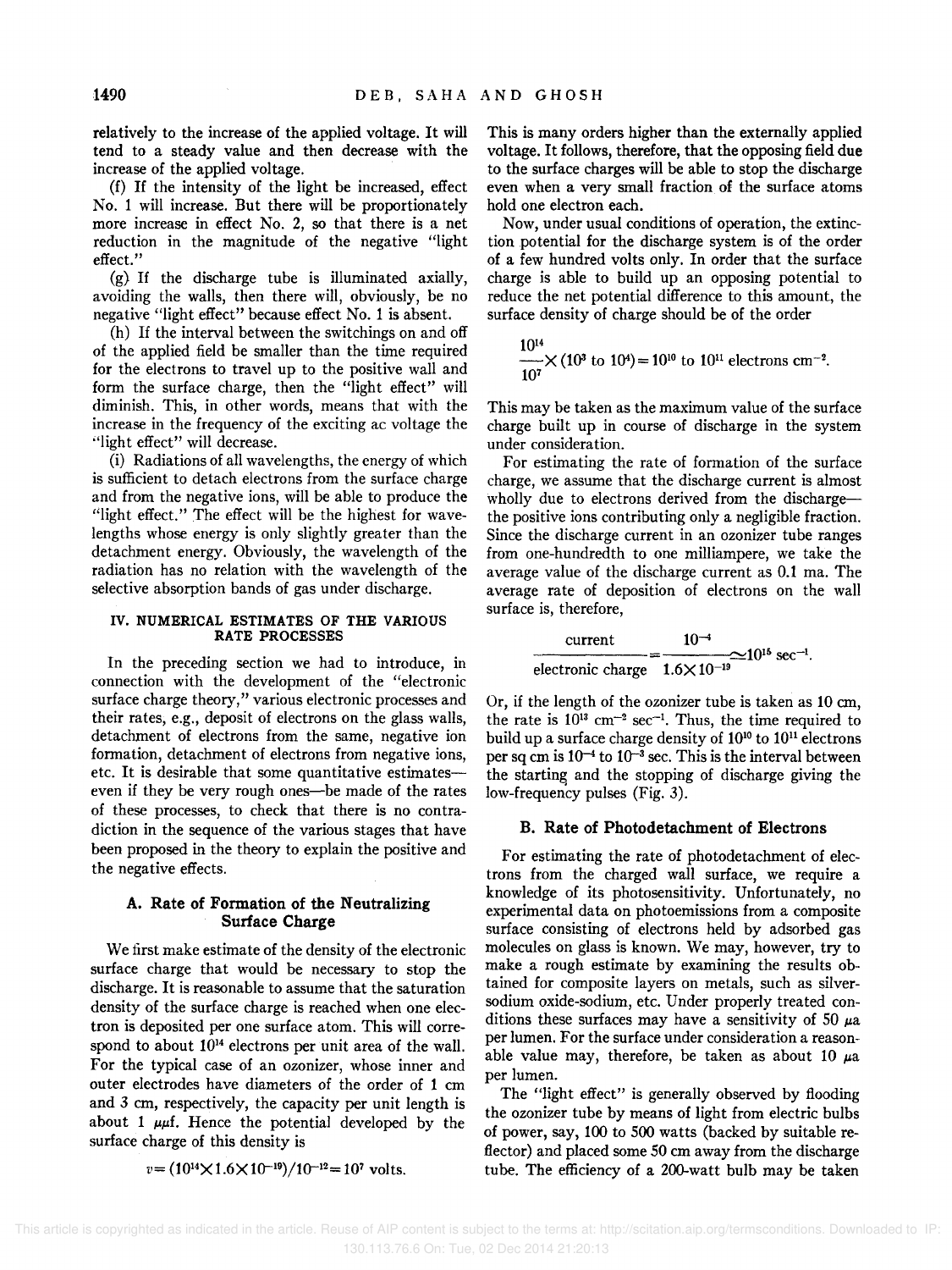as 15 lumens per watt. Taking into account the inverse square fall of intensity, the luminous flux at a point 50 em away from the bulb would be about 1 lumen. But, considering the presence of the reflector a more reasonable estimate would be 10 lumens. The rate of photodetachment comes out to be of the order

$$
\frac{10 \times 10^{-6} \times 10}{1.6 \times 10^{-19}} = 10^{16}
$$
 electrons cm<sup>-2</sup> sec<sup>-1</sup>.

This is of the same order as that of the rate of deposition of electrons.

## C. Rate of Formation of Negative Ions

If  $\nu$  be the collisional frequency of electrons with gas molecules and *n* the fraction of collisions which results in the formation of negative ions, then the rate of formation of negative ions= $N_e n v$ , where  $N_e$  is the number density of electrons in the discharge space.

At a pressure of 10 cm of mercury, which is typical of the pressure at which the "light effect" is observed,

 $\nu = 10^{11} \text{ sec}^{-1}$ .

According to experimental results of Cravath,<sup>20</sup>

for chlorine  $n>10^{-3}$ , for oxygen  $n \approx 10^{-5}$ .

Therefore, the rate of formation of negative chlorine sec<sup>-1</sup>, and the rate of formation of negative oxygen ions  $\approx 10^6 N_e$  sec<sup>-1</sup>. If the discharge current be 0.1 ma and the field 100 v/cm then,  $N_e = 10^7$  cm<sup>-3</sup>. Hence, for this value of electron concentration, the rate of formation of negative chlorine ions  $\approx 10^{15}$  cm<sup>-3</sup>  $sec^{-1}$ , and the rate of formation of negative oxygen ions  $\approx 10^{13}$  cm<sup>-3</sup> sec<sup>-1</sup>. These are of the same order as the rate of electron detachment from the surface.

# D. Rate of Removal of Negative Ions: Electron Detachment and Mutual Neutralization

Electrons from the negative ions may be removed by several processes, namely, photodetachment, detachment by collisions with neutral gas molecules, and removal by mutual neutralization of negative and positive ions. Now for chlorine, electron affinity is such that ordinary visible radiation will be unable to effect any appreciable detachment. Further, if the pressure is high and the field strength low, then the charged particles will not be able to acquire sufficient energy within the distance of the mean free path and, hence, collisional detachment will remain small. However, for moderate pressure and high-field strength this process is likely to play a dominant role. The rate of removal by collisional detachment is given by

### $\alpha N^{-}N$ .

<sup>20</sup>A. M. Cravath, Phys. Rev. 33, 603 (1929).

where  $\alpha$ = the coefficient of collisional detachment<sup>21</sup>  $= 10^{-16}$ , N<sup>-</sup>=number density of negative ions, and  $N$  = number density of neutral molecules.

Supposing that the formation of negative ions proceeds for a time  $10^{-4}$  sec which is the duration of discharge for each initiation, the maximum concentration that the negative ions can attain is, from Sec. IV, C above,  $10^{16} \times 10^{-4} = 10^{11}$  cm<sup>-3</sup>. A more reasonable value may be  $10<sup>9</sup>$  cm<sup>-3</sup>. Hence, since the value of N at a pressure of 10 cm of Hg is of the order of  $10^{19}$ , the rate of collisional detachment is  $10^{12}$  sec<sup>-1</sup> cm<sup>-3</sup>.

At lO-cm pressure and ordinary field strength, negative ions will be removed largely through mutual neutralization of positive and negative ions. The rate at which negative ions disappear through this process is given by

 $\beta \lbrack N^{-} \rbrack^{2}$ 

where  $\beta$ , the coefficient of mutual neutralization, is of the order  $10^{-8.22}$  With  $N^{-}=10^9$ , the initial rate of removal through mutual neutralization =  $10^{10}$  cm<sup>-3</sup> sec<sup>-1</sup>.

Comparing the above with the results obtained in Sec. IV C, we find that ordinarily-when collisional detachment is unimportant-the rate of removal of negative ions will be very small compared to the rate of formation. If, however, the pressure is reduced, or the field strength is increased keeping the pressure high, so that collisional detachment becomes operative, the rate of removal of negative ions may be comparable to the rate of formation. According to Cravath<sup>20</sup> collisional detachment comes into play if

$$
N/p\!\geq\!100,
$$

where  $N$  is the field across the discharge space in  $volts/$ cm and  $p$  is the pressure in mm. Thus at a pressure of 10 cm, collisional detachment will be appreciable if the field across the discharge space is increased beyond  $10<sup>4</sup>$  volts cm<sup>-1</sup>.

### V. DISCUSSION AND CONCLUDING REMARKS

Let us now discuss the bearings of the results of the numerical estimates made in the last section on the theory of the electronic surface charge developed in Sec. III.

We have found that the electronic surface charge necessary for producing the requisite opposing field to stop the discharge is many orders less than the maximum capacity of the surface to hold the electrons. Further, what is more important, the time required for building up the surface charge is of the order  $10^{-4}$  to  $10^{-3}$  sec which is small compared to the period  $(1/50$ sec) of the ac voltage applied for observing the effect. The phenomenon of starting and stopping of discharge (the low-frequency pulses) will, therefore, occur, a number of times in course of one half-cycle. This agrees with

<sup>&</sup>lt;sup>21</sup> A. P. Mitra, J. Geophys. Research 56, 373 (1951).<br><sup>22</sup> D. R. Bates and H. S. W. Massey, Proc. Roy. Soc. (London) A189,261 (1946).